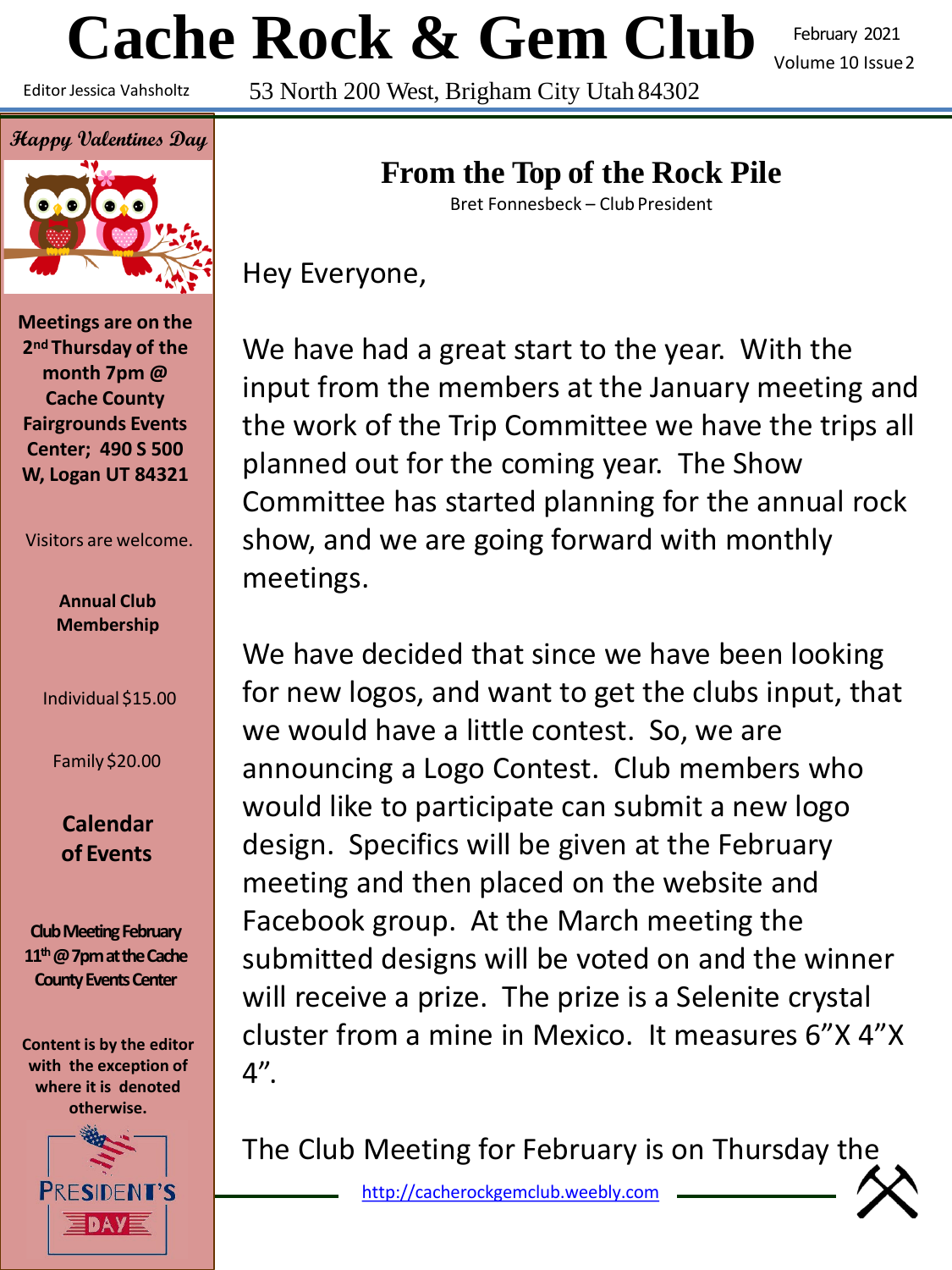#### **President Message Continued:**

11th at 7:00 PM at the Cache County Fairgrounds Event Center. Come and join us for a good meeting and great people.

I would like to thank all of the members that volunteer to help with the committees and the show. It would be extremely difficult without these people to keep this club running. As always if you would like to volunteer to help out please let us know. Thanks for all you do.



# **Bret Fonnesbeck President Cache Rock and Gem Club**

# **First Presidents Message:**

Happy winter everyone! With snow falling today I stopped to think about what fun things l want to do. This year with it being so warm and dry my general thoughts have been on bonus field trips. Today all of that changed and now my thoughts are back to rock magazines and organizing my rock room. The never ending project.

Join us this month for a program on Aquamarine. The March birthstone and favorite of Roman and Greek sailors. The familiar greenish blue beryl family stone that some say is one of the cleanest available.

Hope you are staying busy and I look forward to seeing you soon.

# **Patrick Carroll 1 st Vice President Cache Rock and Gem Club**

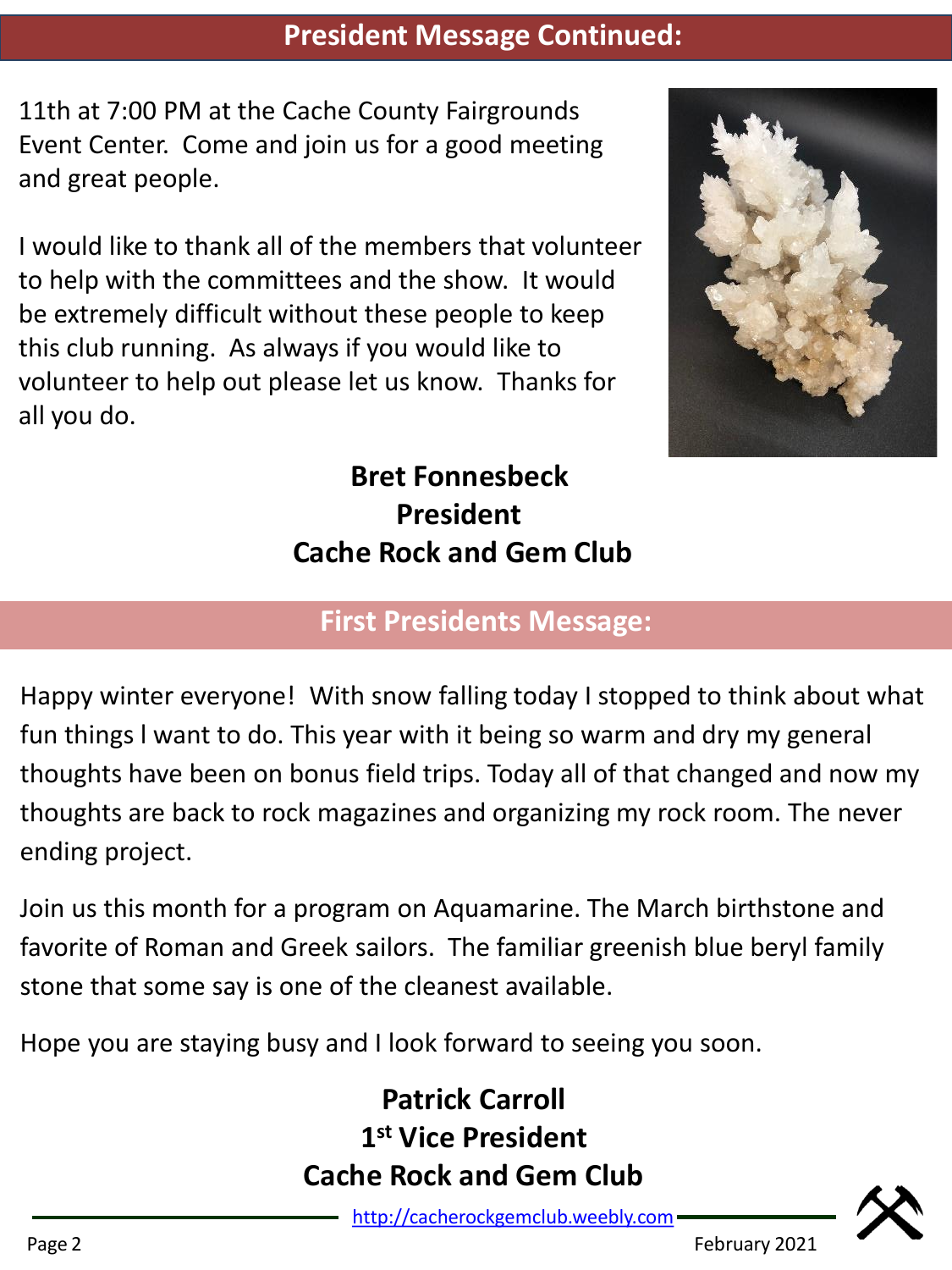# **2nd VP/Trip Manager Message**

The rock committee got together last week and here is the schedule of trips for the year. The dates may change due to weather, but we will try and hold them as close to the listed dates as possible. We have scheduled two trips almost every month again, day trips and overnighters, we may also change locations if better options are offered. We included as many of the suggestions given at last months meeting as possible. So here they are:

> **March 27th Wendover and possibly Utah blue sky April 10th Randolph shells/crystals April 23-25th Salina wonderstone, alabaster, salt May 7th Dubois May 29th Grouse creek/ Devils playground June 12th Eureka June 25-26th Kerry, Idaho July 16-18th Graveyard Point area August 14th Bitch creek August 27-28th Milford area September 10-11th Yellowcat September 24-26th McDermott October 15-16 Topaz/Dugway**

We will also be doing exploratory trips again this year with a limited number of people/vehicles due to the fact of what we don't know what we will be getting into. They will be on a first come basis, so watch for e-mails/postings

Thanks for all you do from the Trip Committee.

**Dave Nielson 2 nd Vice President Trip Manager Cache Rock and Gem Club**

[http://cacherockgemclub.weebly.com](http://cacherockgemclub.weebly.com/) Page 3 February 2021

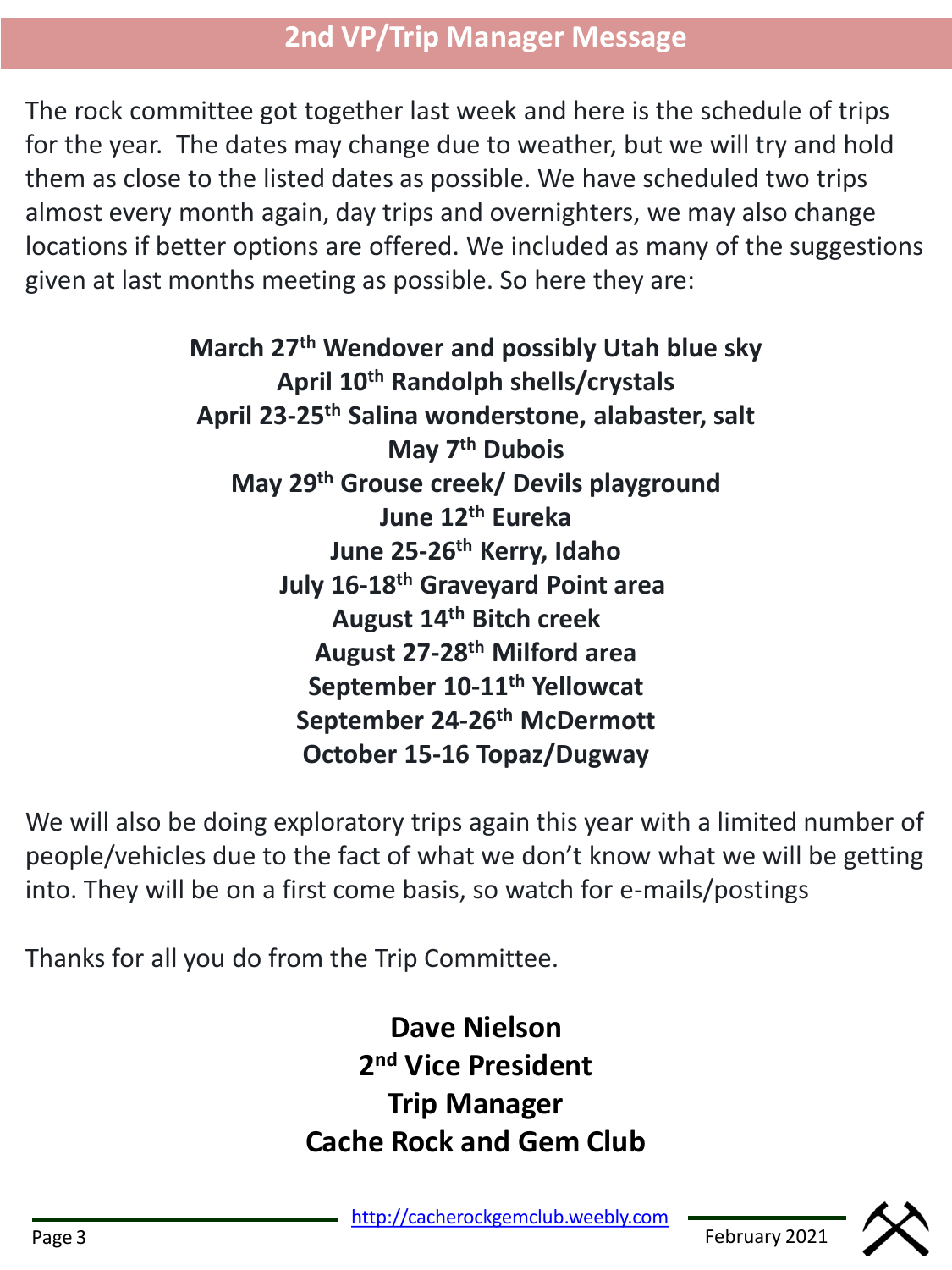# **Chairman of the Board Message**

We have started the new year and as a club we hope to have a better year than this last one. We had a meeting the other night to start getting the Club show together. We will be having the show as of right now on May 20, 21 and 22nd, with set up on May 19th. We can still use some help in getting everything ready to go. There is now a committee assigned to different tasks for the show so if you can help. get with one of us and ask what you can help with.

The Show Committee chairman for this year will be Larry Christopherson. In this newsletter you will see the different people who will be over the different parts of the show. I know that this sounds like we are getting ready too early, but with a blink of an eye, May will be here. Club meetings have started again and we will be going over, in the meetings what we need help with, so if you can make it out to the meetings please come and help us. Check in the newsletter for times of the meetings. I hope to see all of you soon and get back into the swing of things.

> **Gary Warren. Rock Show Director Chairman of the Board Cache Rock and Gem Club**

### **Show Committee Corner**

#### **Want AD**

**NEEDED: A few GOOD ROCKS, no leaverites or dog rocks. Rocks, slabs, cabs, specimens, you name it. They will be used for the silent auction sale to support our club. We currently have LOTS of rocks but need a few quality pieces. Dig deep into your buckets, boxes, hidden corners and shelves, and find those rocks you forgot you had, please just remember if you would not buy it, we probably cannot sell it. PLEASE clean and label (rock name and/or location) your donations. We can use an estimated value of the items also. Remember PRETTY sells, and supports our club ALSO NEEDED: Raffle prizes, our members create some fantastic rock and gem related items. We can always use your creations for raffle prizes. Giving of your time to create, has much more value than the items.**

**For more info contact: Arno, 208-360-1067, if no answer, please leave a voice or text message.** 

[http://cacherockgemclub.weebly.com](http://cacherockgemclub.weebly.com/) <u>nttp://cacherockgemclub.weebly.com</u>

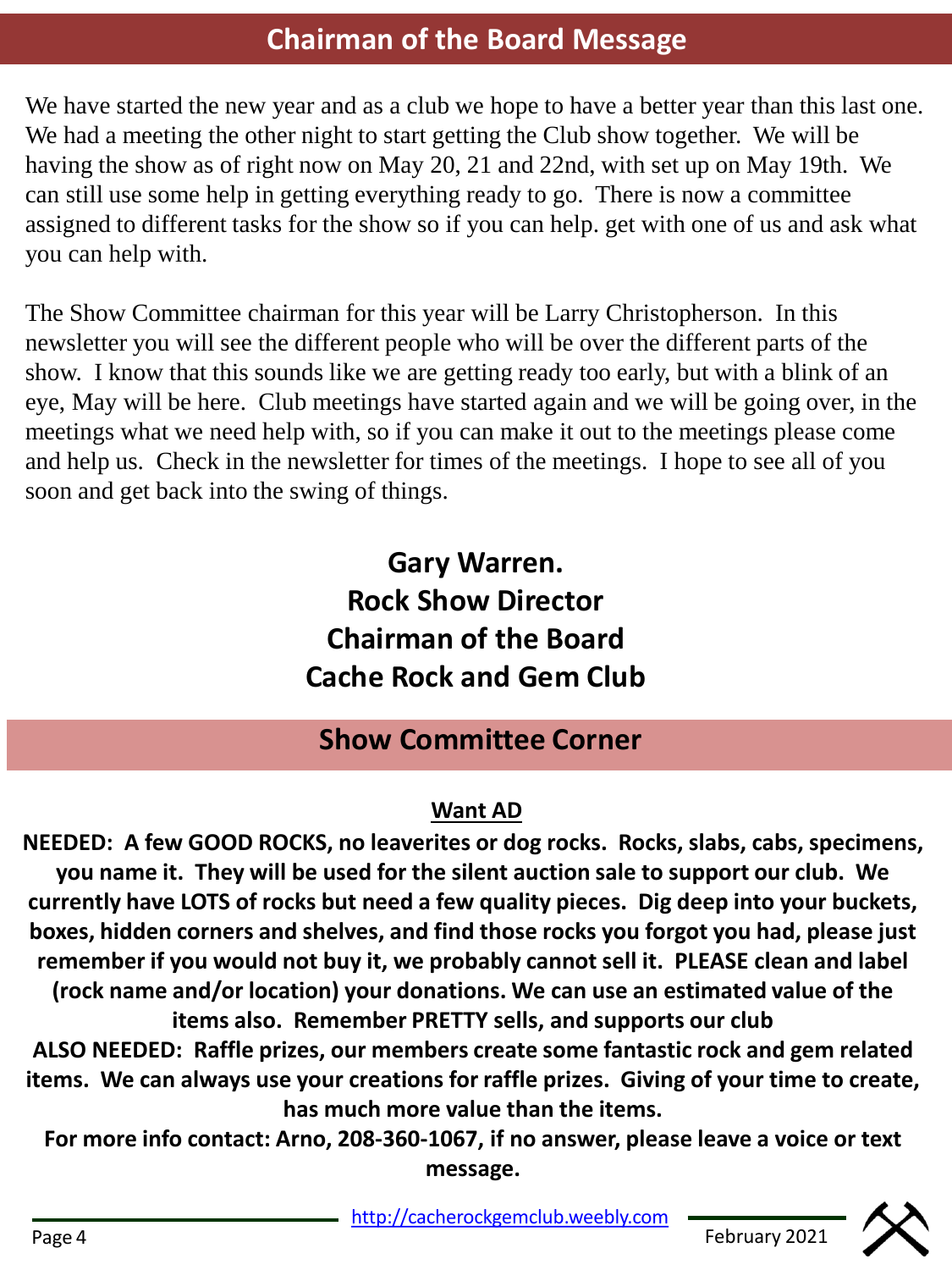# **It's time to show off!**

# **Rock Displays are where it's at!!!**

Imagine 1000's of awe struck patrons praising your name.Imagine making your friends green with envy. Imagine your adversaries with soul reaching jealousy. Yes this is your chance to go down in the annals of the Rock Display Hall of Fame.

What is a display case? A box approximately 2 feet by 2 feet by 4 feet with a window. Box locked by a padlock.

Data:

First come First served - Limited number of cases available.

Last day to reserve a display case - April 8

Setup date - May 19 Take down date - May 22

We will show you how to set up your case Training April Meeting - April 8

Don't have enough rocks to fill a case - join your friends for a group effort.

More information coming in March.

Want, Need, just have to Have a display case, then reserve your case today contact Gary Allred by email. karagary84@gmail.com.

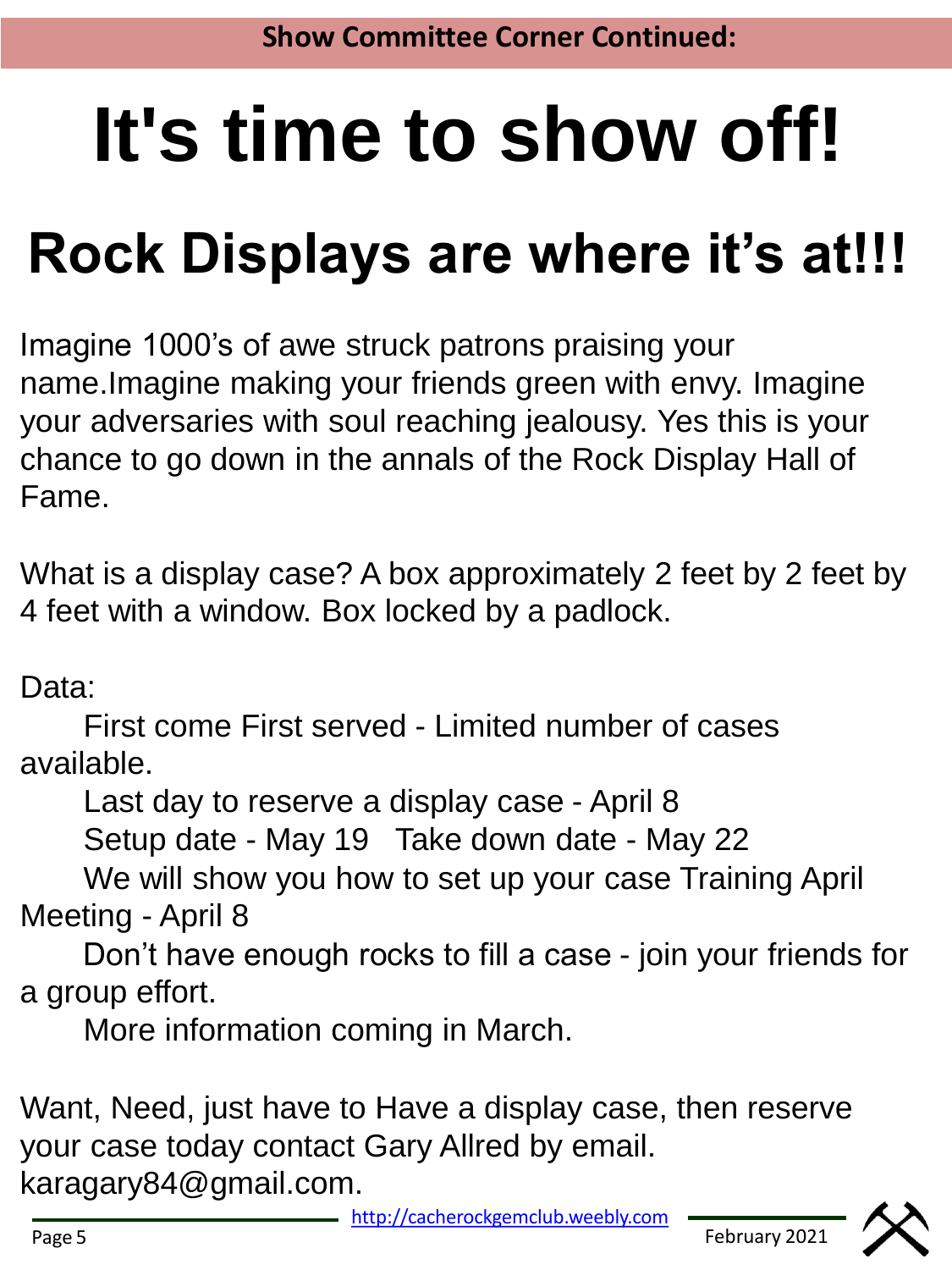# **HELP WANTED**

In search of a few CRGC members to become dynamic sales persons, for our silent auction. No experience necessary just a willingness to sell LOTS of rocks at our ROCK SHOW on May 20, 21, and 22.

# **Benefits**

You get to see LOTS of rocks, SMILES on the faces of successful bidders, a warm feeling of helping our GREAT club provide information and education of rocks, minerals, and lapidary.

# **Contact**

To join this squad of select, super sellers contact Arno, 208- 360-1067, if no answer, please leave a voice or text message.

# **Some of Arno's Latest Creations**



[http://cacherockgemclub.weebly.com](http://cacherockgemclub.weebly.com/) Page 6 February 2021

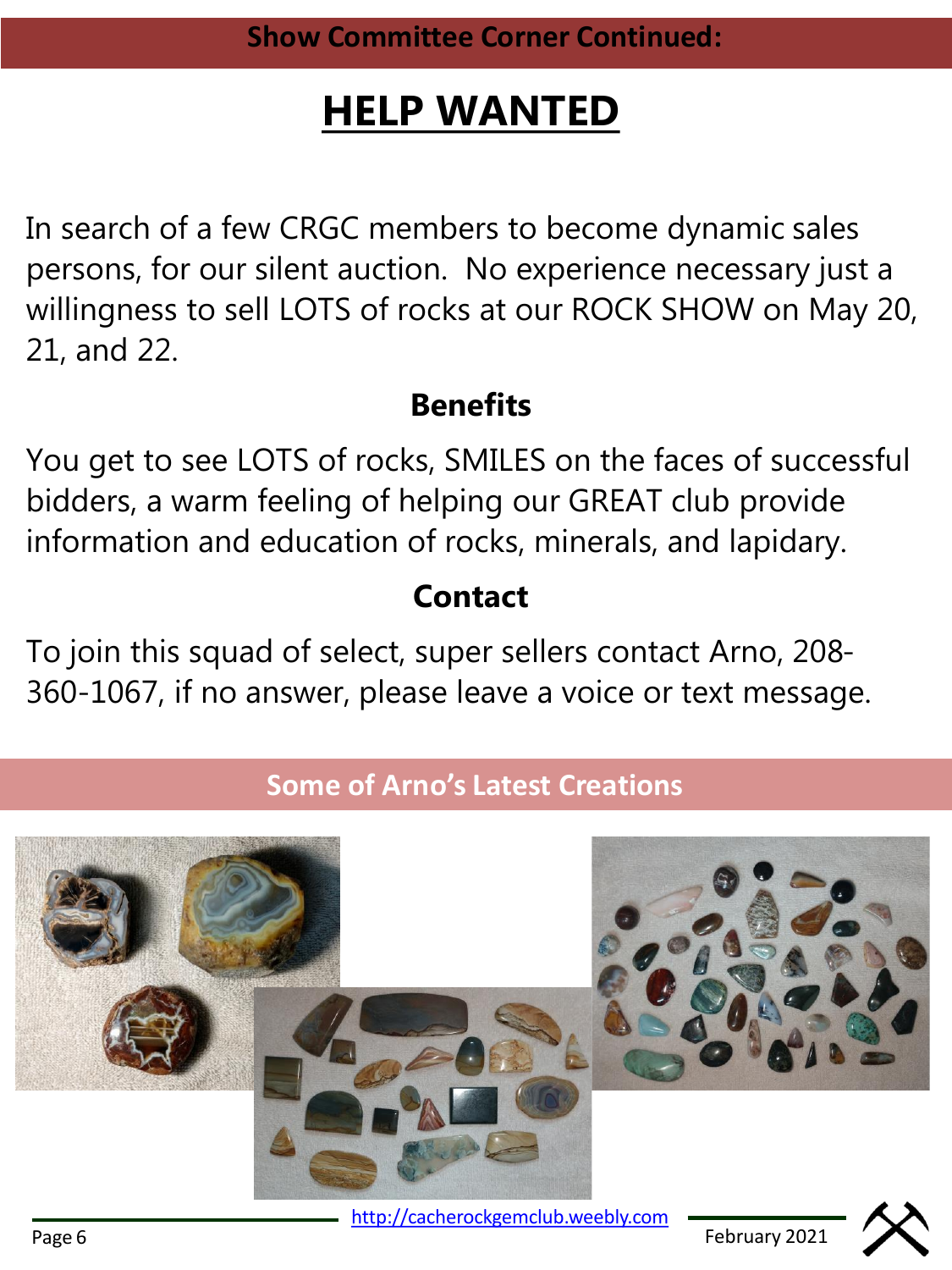Hello, fellow club members.

Our show committee met on January 29th 2021, to continue preparations for the 2021 Cache Rock and Gem Show. As you can see from this message, I was voted in as this year's, show manager. After having to postpone the show last year, the preparations for this year's show have a feeling of revival and hope.

We are excited to have the committee chairs for the show and their messages will follow, outlining their areas of responsibility and the request for volunteers. The vendors are anxious to return and enjoy the comradery and the friendly atmosphere of **our club** show.

The show may seem a long way out there, but believe me, it will come up on us in a hurry. As you read about the different needs of the committees, take a minute and see where you feel you can help, or a skill you can share. A key thing to remember is that it is possible to help in multiple areas. For instance, if you help with setup and take down, you can still help during the show days, in another area and possibly rotate through several areas during the day.

**Help from club members is "KEY" to the success of the show!** Please take the time and share your skills and enthusiasm for our hobby.

I can tell you that my experiences from past shows, still brings me joy from those people I have had the opportunity to associate with, share stories and learn!

> **Larry Christophersen Annual Show Manager Cache Rock and Gem Club**

[http://cacherockgemclub.weebly.com](http://cacherockgemclub.weebly.com/) Page 7 February 2021

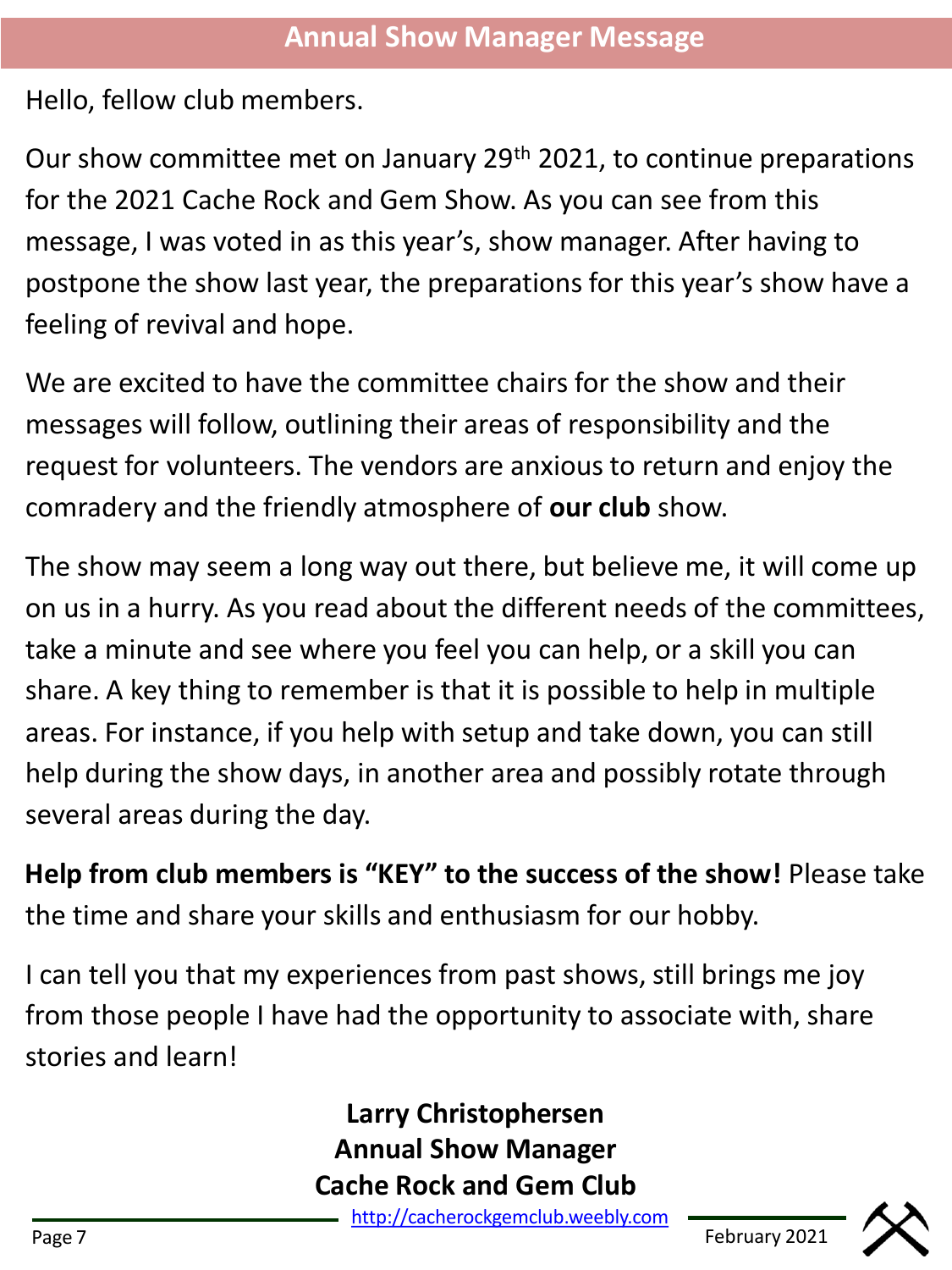#### **February Birthstone**



**Amethyst is purple quartz. It is a beautiful blend of violet and red that can be found in every corner of the world. The name comes from the Ancient Greek, derived from the word methustos, which means "intoxicated." Ancient wearers believed the gemstone could protect them from drunkenness.**

**Amethyst, as previously mentioned, is composed of quartz, which is the second most abundant material found in Earth's crust. Amethyst gets its color from irradiation, iron impurities, and the presence of trace elements. Its hardness—a 7 on the Mohs scale—is the same as other quartz, which makes it a durable and lasting option for jewelry.**

**While amethyst is most commonly recognized to be a purple color, the gemstone can range from a light pinkish violet to a deep purple that can read more blue or red, depending on the light. Sometimes the same stone can have layers or color variants, so the way the gemstone is cut is important to the way the color shows in a finished piece.**

**Amethyst often occurs in geodes or in the cavities of granitic rocks. It can be found all over the world, including the United States, Canada, Brazil, and Zambia.**

**The amethyst is not only the February birthstone, it is also used to celebrate the sixth and 17th years of marriage.**

# Junior Members

# **Sedimentary Rocks**

Sedimentary rocks are types of rock that are formed by the accumulation or deposition of mineral or organic particles at the Earth's surface, followed by cementation. Sedimentation is the collective name for processes that cause these particles to settle in



place.





#### **Creating a Sedimentary Rock Themed Cookie Bar**

You will use the recipe below to create a sedimentary rock cook bar and then describe its layers.

compressed.

**Supplies:** 

- 1 % cup graham cracker crumbs
- 1/2 melted margarine
- 1 can sweetened condensed milk
- 1 cup chocolate chips
- 11/3 cup coconut
- 1 cup chopped nuts

#### **Directions:**

- Preheat oven to 350 degrees.
- Place melted margarine in a 13" by 9" pan.
- Sprinkle graham cracker crumbs on top of it.
	- Pour the condensed milk on the crumbs.
- Top with the chips, coconut, and nuts.
- Press down firmly.
- Bake for 25-30 minutes.
- Cut into bars.



What is sedimentary rock?

It is made of sand, mud and pebbles laid down in layers.

Color and Label the Layers of the Cookie Bar

Over a long period of time the layers are squished or

February 2021

Created by JDaniel4sMom.com

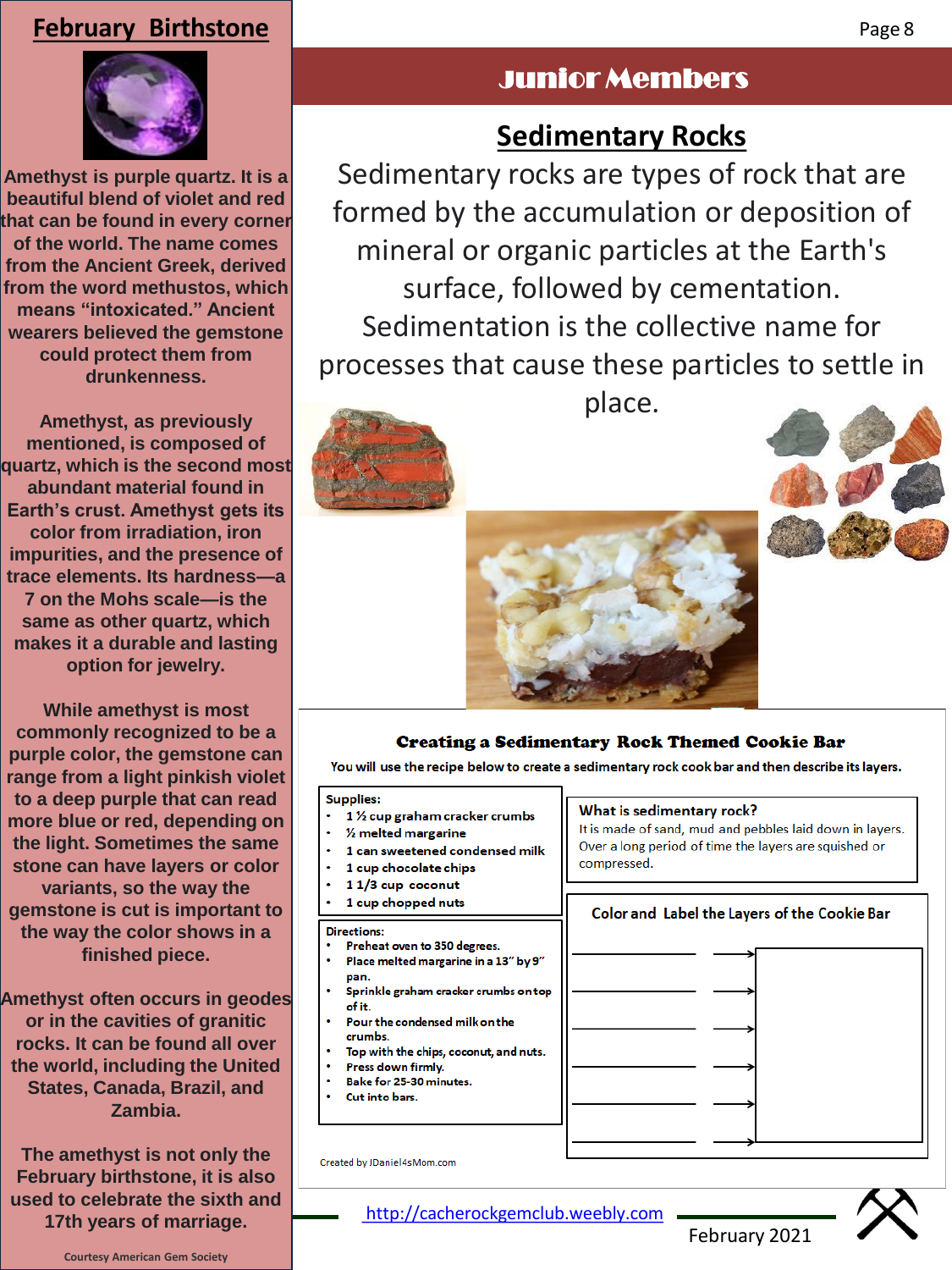#### **CR&GC Members Rock Shed \*Open With Restrictions See Below\***

#### **Shed Crew:**

| Larry Christopherson 435-723-6476 |              |
|-----------------------------------|--------------|
| Bret Fonnesbeck                   | 435-757-4927 |
| Gary Warren                       | 435-720-1775 |

**Slab saw cost 0.20 per inch ofrough**

Only trained shed crew are authorized to set up and run the saws.

Cost is ; Wheels Adults \$2.00 Jr. members \$1.00

400 West 60 South Hyrum, UT



#### **Rock Buckets**

The club has 3 gallon buckets of rough rock for sale. The rough is a varied collection from club trips and includes petrified wood, palm, agate, etc. The cost is \$10.00 to club members. If interested contact one of the club officers.



\*Three people in the shed to maintain space & social distancing.

\*The shed is open on Wednesday Evenings 5-8pm Saturday Mornings 9am-1pm

\*By appointment only!

\*Please contact Larry Christophersen @ (435)723-6476. You may text, but start the text out with CRGC. If Larry does not answer please leave a voicemail and he will get back with you. You can also email Larry at larry-0021@comcast.net



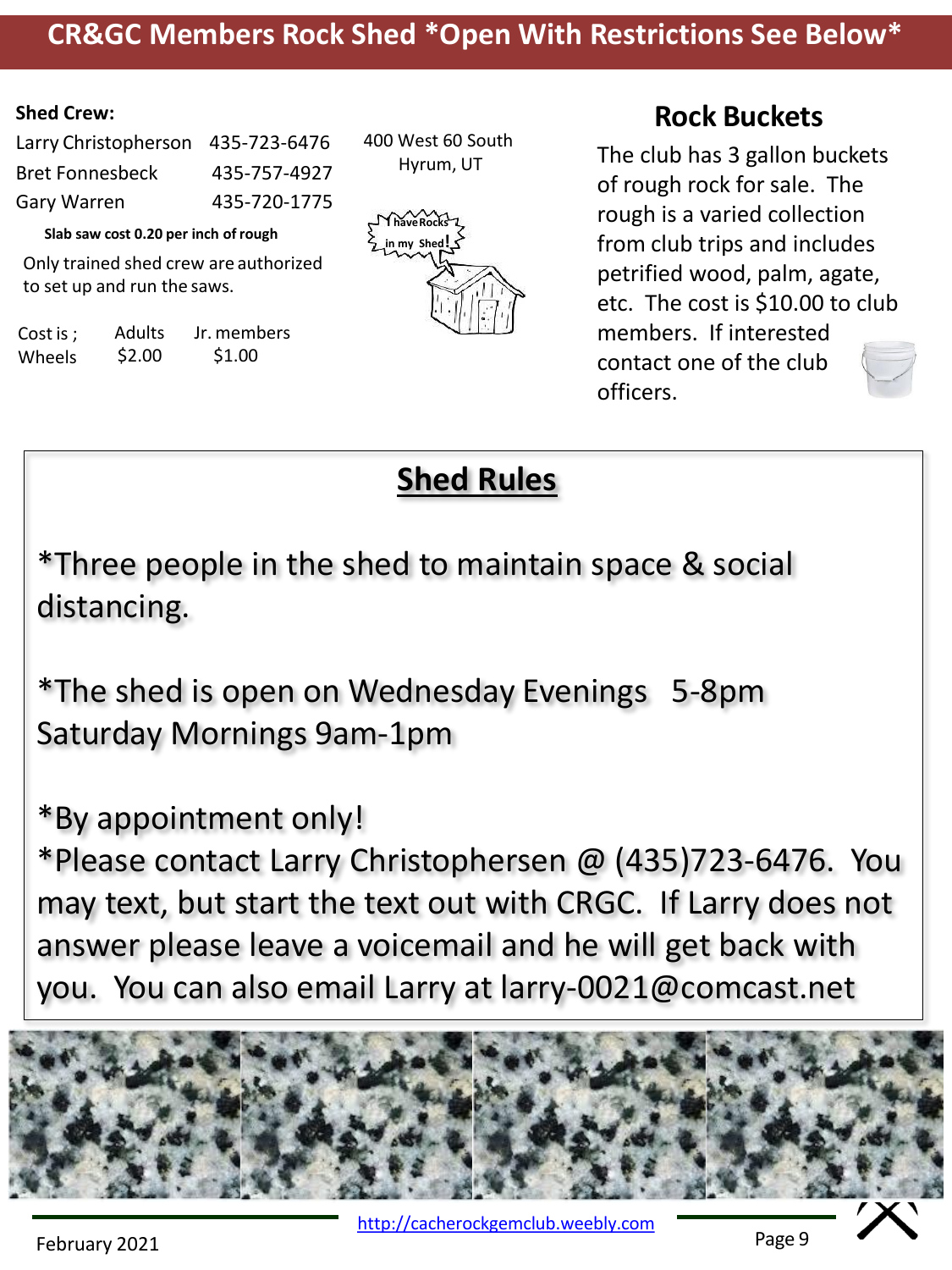**Club Member Advertisements & Upcoming Show Information**



North Star Turquoise Clint & Louisa https://www.facebook.c [om/groups/1483965771](https://www.facebook.com/groups/1483965771911841/) 911841/ [www.nsturquoise.com](http://www.nsturquoise.com/) 802-782-7330

Dee Findlay [dafind\\_55@yahoo.com](mailto:dafind_55@yahoo.com) 307 350-5386

Vbenterrprize [vanbrown722@gmail.com](mailto:vanbrown722@gmail.com)

# Richard Kocurek [www.brightstargemstones.com](http://www.brightstargemstones.com/) Bright Star Gemstones 970.349.9327

#### **Bob & Maria Stewart**

(435)258-0025 (435)764-5741 Please call for an appointment. [bobhstewart@q.com](mailto:bobhstewart@q.com) [mexicanroseagates@gmail.com](mailto:mexicanroseagates@gmail.com)

We have been assembling a large collection of silicates, mainly agate, jasper and quartz from Mexico for over 10 years. We are now offering our collection for sale online and at various rock and gem shows. Our mission is to find, collect and sell the finest agate, jasper, geodes and other forms of chalcedony, mainly from family-owned property in Mexico, to offer to you at affordable prices.

#### **Craig's Wire Wrappings**

Professional quality jewelry wire wrapping. Cabs (all shapes-mineral or fossil), sea glass or tumbled glass, crystals, coins, etc. Tree of Life-open or on stone, necklaces, rings. Gold, rose gold, sterling silver, copper, brass wire. Club member discount. See examples on FB@ Craig's Wire Wrappings. 435-730- 5556.



#### to collecting Tiger Eye When you have an addiction to collecting Tigers Eye crystals. #crystals #crystalhealing #rockhound